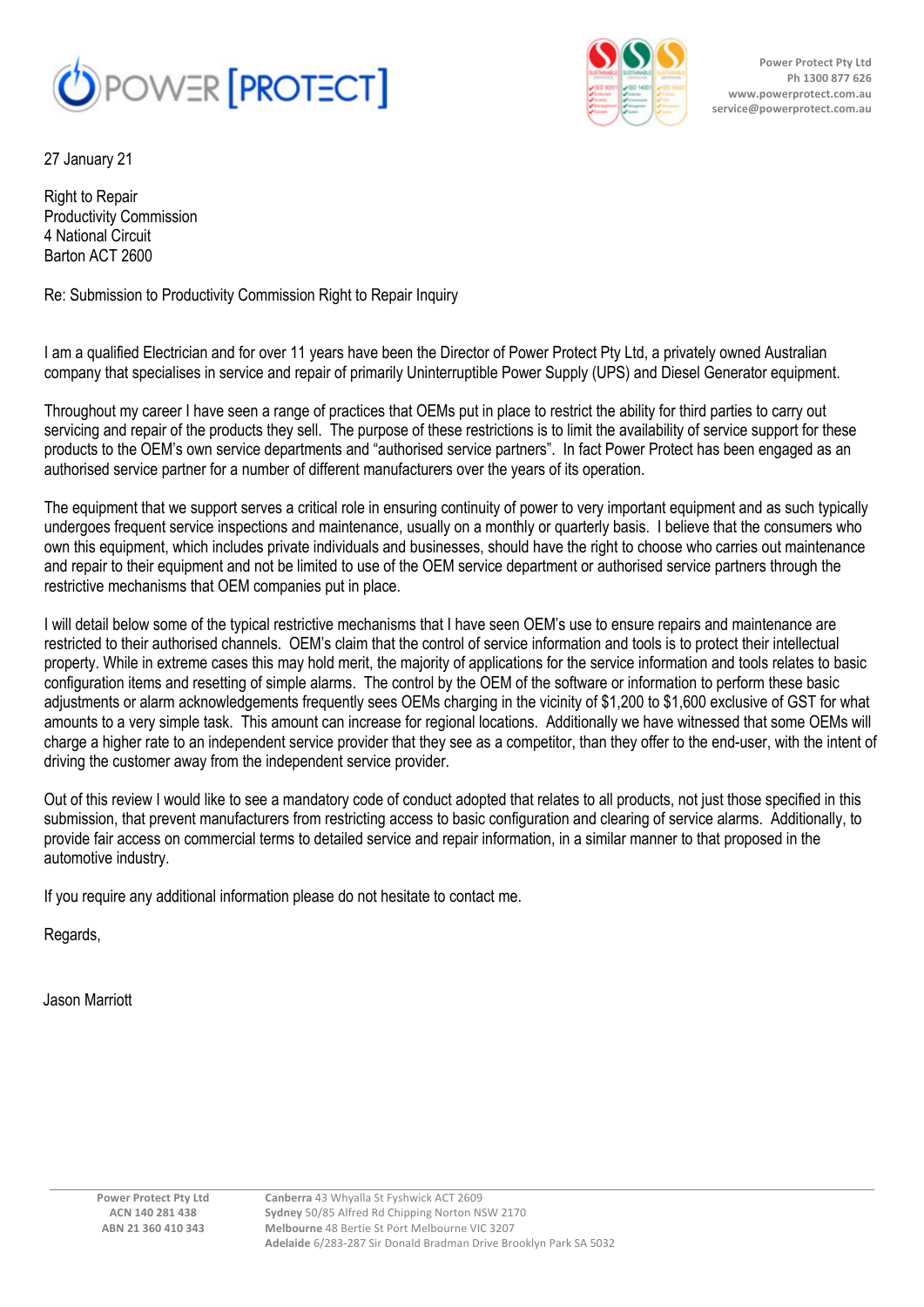## **Appendix A - Examples of basic configuration and alarms that require intervention by an OEM or authorised partner**

Below are some examples of basic configurations and alarms that occur on UPS and Generator equipment. Third party service providers and even the end-users own staff often have the knowledge and experience to work on the equipment however are unable to perform these basic functions as the access to them is restricted via OEM proprietary software. It is frequently the case, particularly for third party service providers, that companies or individuals who have previously received training and held certification to use the proprietary software are no longer provided access to the software. OEMs will use methods highlighted in Appendix B to restrict the ongoing access to this software.

Examples 1 and 2 are circumstances where a third party might carry out a routine inspection or complete a parts replacement to the same standard or better than the manufacturer however to reset the alarm that has occurred an OEM may charge \$1600+GST or more to attend site and plug in a laptop for 15 minutes to perform the reset. This practice substantially increases the cost to the end user and provides a protected revenue stream to the OEM service department.

Examples 3 & 4 are circumstances where configurations and adjustments do not impact the inherent safety and reliability of the product, or impinge on the IP of the OEM, yet the OEM may cite these as reasons why the configurations and adjustments require the proprietary software.

- 1. An alarm notifying that a service is required. This is a time based alarm typically occurring on an annual basis. This is typically indicated by a fault light (amber or red) on the control panel and an alarm message. The equipment may allow the alarm to be acknowledged (silenced) however this may only pause the alarm for a period of 48 hours to 14 days and usually the fault indicator remains present. The only way the alarm can be reset fully, returning all indicators to green, is via proprietary software controlled by the OEM.
- 2. An alarm notifying that component replacement is required. Where the alarm is caused by the active monitoring of component performance and a failure has actually occurred the alarm is usually cleared by replacement of the failed component. Far more common particularly with Uninterrupted Power Supplies is the practice of a time-based alarm that will trigger after a pre-set time has elapsed. This is a preventative measure to alert the customer that the relevant component has reached the end of its reliable service life and should be replaced. While this is valid, most of these components can be replaced by suitably experienced technicians, and the parts are frequently commercially available outside the OEM. The resetting of the alarm however can often only be performed with proprietary software or codes controlled by the manufacturer.
- 3. Configurable inputs and outputs. The control system on a UPS or Generator typically has the ability to take a variety of input signals and provide output signals for a variety of statuses. Frequently there is a limit to the physical connections available and as such the inputs and outputs must be configured through software so the correct status is linked to the correct terminal. The configuration of these inputs and outputs is usually only possible via proprietary software controlled by the OEM. In the event that an end user wants to for example add an additional status to monitor that the generator is running the OEM must be engaged to enable that status with the proprietary software.
- 4. Basic parameter adjustments. There are many basic parameters within UPS and Generator control systems that can be configured to suit the end user requirements and the application for which it has been installed. It is typical for the OEM to set these up as required at the time of commissioning, however these settings may need to be adjusted through the life of the equipment. A sample of the types of basic settings that might require adjustment are:
	- a. Output voltage (ie 230VAC or 240VAC)
	- b. Number of batteries
	- c. Charge rate (or capacity) of batteries
	- d. Adjustable time delays (ie generator start after loss of mains)
	- e. Frequency of service alarms
	- f. Time, temperature, or other alarm limits